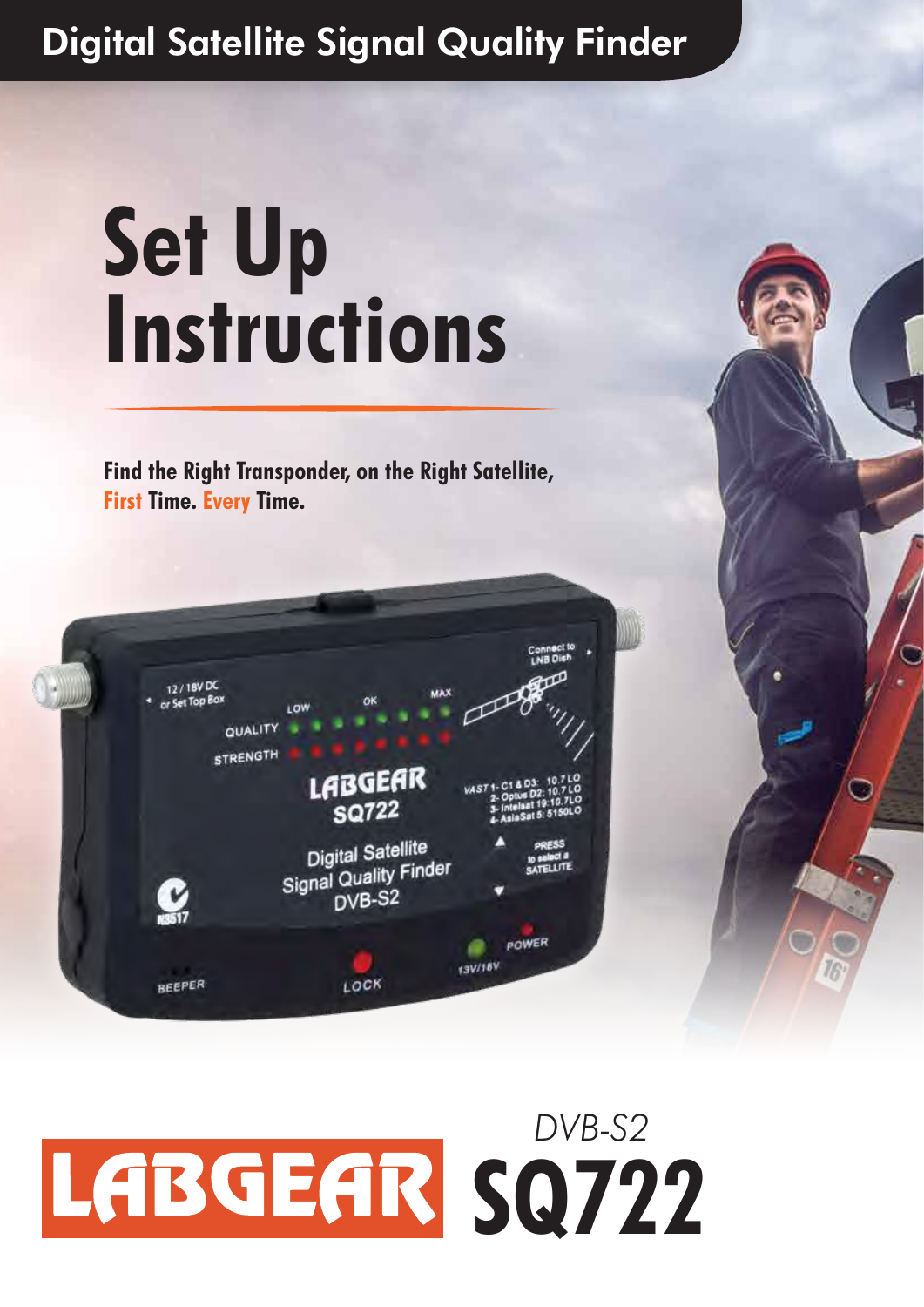## **Set Up Instructions**

### **COARSE ALIGNMENT SETTINGS**

**1. CONNECT** Connect the SQ722 as shown below. Your Set Top Box will power it, external power is not required!





**2. POWER** Ensure your Set Top Box is switched ON so that DC power is available to your SQ722 and LNB.

### **3. CHECK Check your LNB suitability:**

Services 1-3 are set for 10.7GHz Local Oscillator (LO) frequency LNB's. The label on your LNB should indicate LO. A 10.7GHz LNB ensures all VAST transponders can be received.

Service 4 is set for C band, 5,150MHz LO LNB's and larger prime focus dishes.

### **4. SATELLITE Satellite Button**

Note: the Satellite button defaults to position 1 - Service 1 each time SQ722 starts up. Service 1 is for VAST and PayTV, use of Satellite button is unnecessary.

To change, press the Satellite button repeatedly:

- *1 Beep* is for Service 1 Optus 10/D3 at 156°E
- *2 Beeps* is for Service 2 Optus D2 at 152°E
- *3 Beeps* is for Service 3 Intelsat 19 at 166°E
- *4 Beeps* is for Service 4 AsiaSat 5 at 100.5°E

These 4 options have been carefully selected as the Satellites in most demand from Australia. Programming can be changed if necessary.

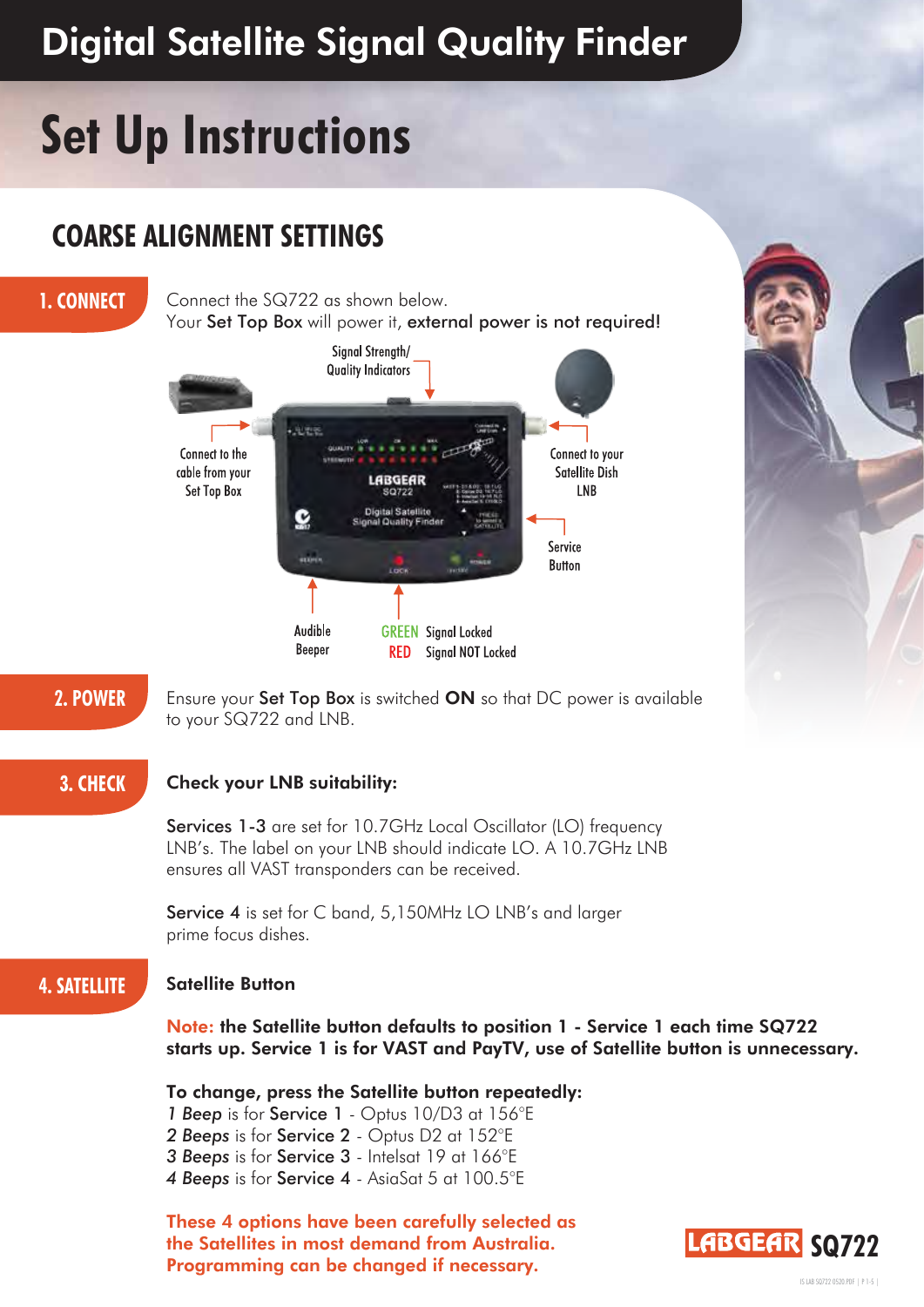## **Set Up Instructions**

## **COARSE ALIGNMENT SETTINGS**

IMPORTANT! It is CRITICAL that your Satellite Dish mount is *Stable AND Vertical.*





**5. VAST/PAYTV** For VAST and PayTV set your dish Elevation Angle, Direction and LNB Skew or Rotation according to your position on the map below in step, **6. ELEVATION**.

> BLACK lines indicate Satellite Dish or Antenna Elevation. GREEN angle lines indicate LNB Skew or Rotation. RED angle lines indicate Direction or Compass Bearing.

**6. ELEVATION** Following the **BLACK lines** on the graph, set the Satellite Dish elevation. For example: in Melbourne, the elevation would be approximately 45 degrees.







IS LAB SQ722 0520.PDF | P 2-5 |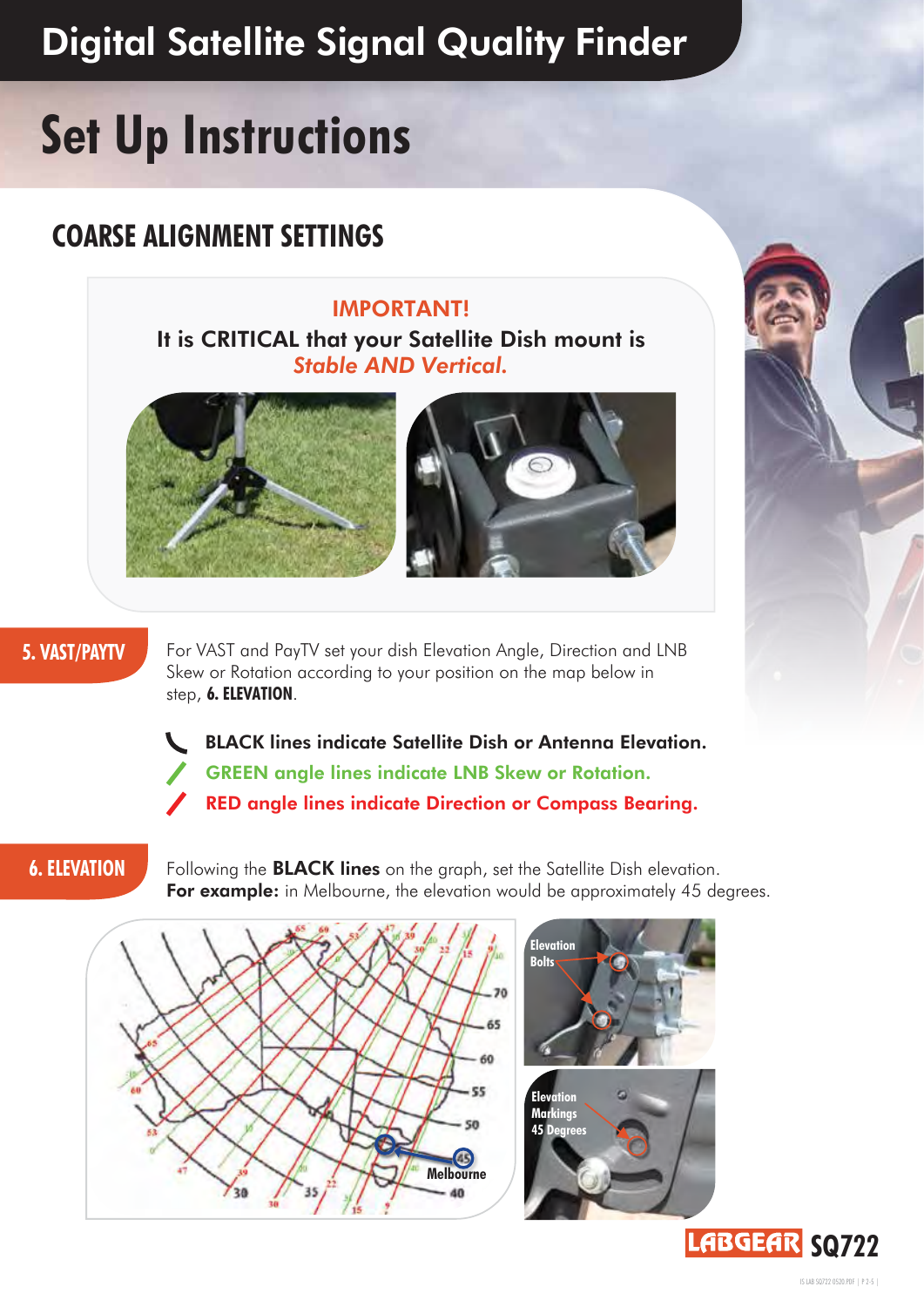## **Set Up Instructions**

### **COARSE ALIGNMENT SETTINGS**

**7. LNB** The next step is to set LNB Skew. Rotate the LNB following the GREEN angle lines on the map.

> For example: in Melbourne, the adjustment angle would be +31 Degrees Rotation, clockwise.

### NOTE:

Helpful markings are on the top of many LNB's.



**8. COMPASS** Using a Compass and the **RED angle lines** on the map, point the left to right, azimuth or side ways position of the Satellite Dish in the direction indicated.

### COARSE ALIGNMENT COMPLETE

### **SATELLITE DISH ALIGNMENT SETTINGS**

**9. SIGNAL** Looking at the instrument, there are 2 lines of LEDs.



GREEN lights represent Signal Quality. RED lights represent Signal Level.

Signal Quality shows clearly when you have the right Satellite!

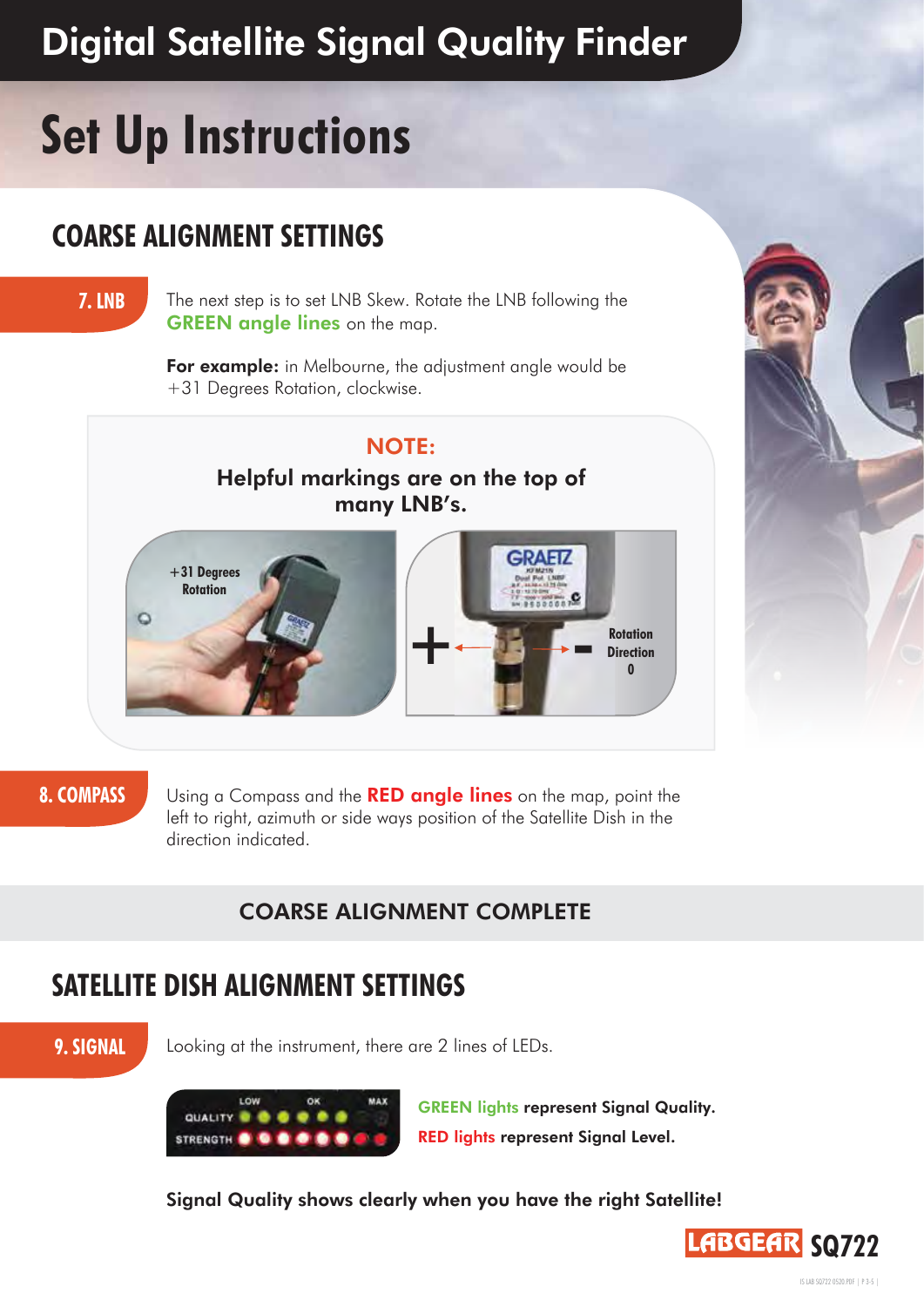## **Set Up Instructions**

## **SATELLITE DISH ALIGNMENT SETTINGS**

**10. DISH** From the alignment completed in step **8. COMPASS**.

Slowly move the Satellite Dish left and right until the instrument starts to beep and some Signal Quality lights **FLASH**.

At this point you may also notice the **LOCK** light on the instrument has become GREEN.

**11. ADJUST** Now that you have found the required Satellite, it is just a matter of fine adjustments.

> Move the Satellite Dish slightly left or right, up and down, watching the GREEN Signal Quality indicators to achieve maximum Signal Quality.



GREEN lights represent Signal Quality. RED lights represent Signal Level.

### If you have signal Strength and Quality you have found the correct Satellite.

The instrument BEEP becomes faster and more GREEN Quality lights glow as the signal improves.

Perfect signal sounds a long continuous **BEEP**.

If you have signal Strength only, you may have found the wrong Satellite and you will need to double check your Coarse Alignment Settings.

Tech Tip: If you start with a slightly higher elevation, as you pan the Satellite Dish side to side, slightly lower the Satellite Dish after each pass in 1 Degree increments, you are sure to LOCK the correct Satellite.



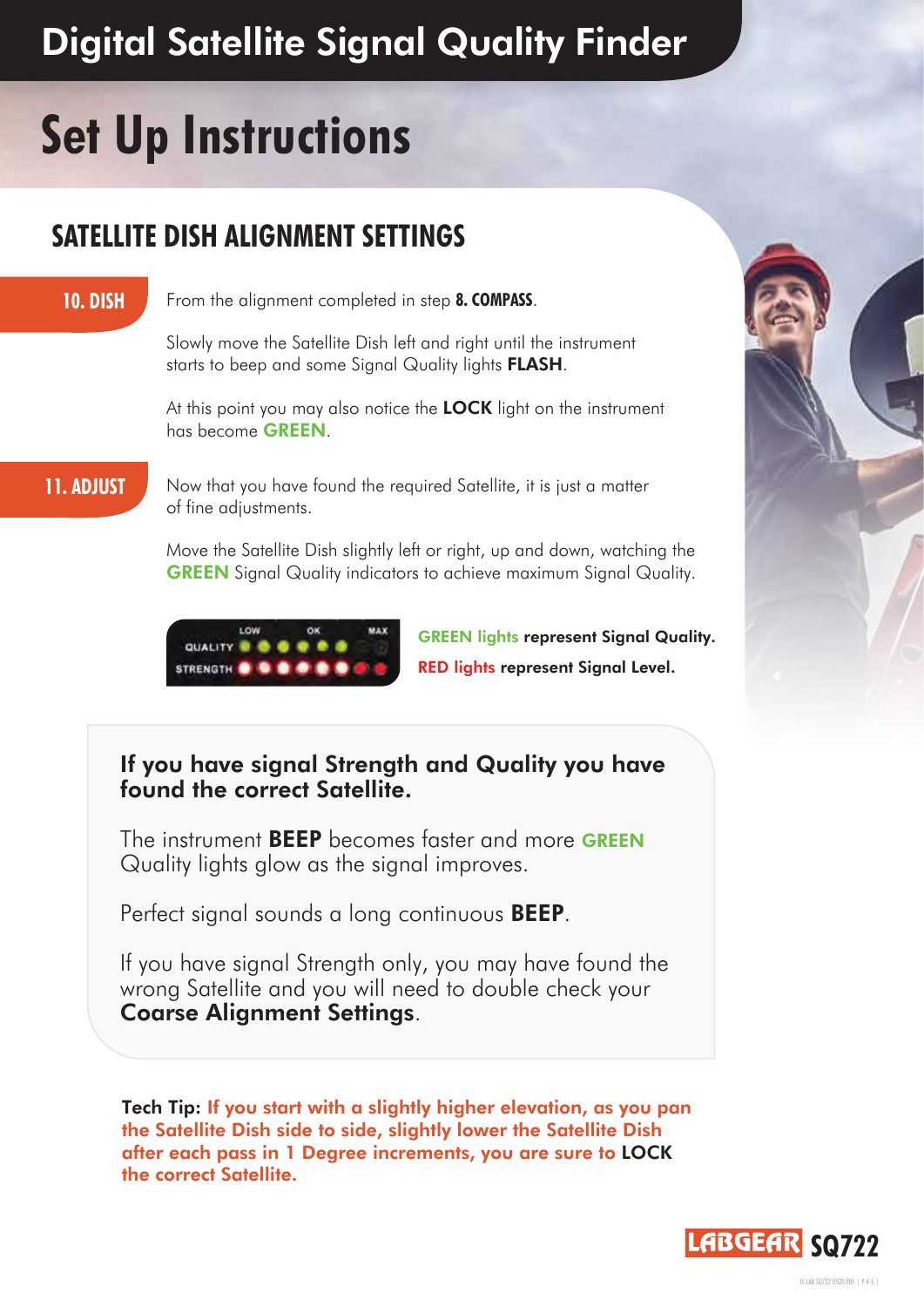## **Set Up Instructions**

### **SATELLITE DISH ALIGNMENT SETTINGS**

### **FINAL ADJUST**

12. Make small adjustments to LNB Skew or Rotation, again watching the **GREEN** Signal Quality indicators for the maximum available value.

### Note: stand to the side of the front of the Satellite Dish when optimizing LNB Skew, so your body doesn't block the signal.

- 13. Tighten the elevation nuts.
- 14. Tighten the azimuth nuts in an equal pattern.

Monitor green Signal Quality lights while tightening nuts as tightening can move it slightly and detune.

### Tech Tip: on the Signal Quality indicator you will notice...

**LOW** indicates Satellite found but not enough Signal Quality for reliable pictures.

OK indicates Satellite found and stable pictures should result. Pixelization may occur with rain signal fade.

MAX indicates Satellite found and a stable picture with margin above rain fade.

15. Disconnect the SQ722 and reconnect coax cable directly between your Satellite Dish and Receiver.

As SQ722 is a pre-programmed tool, signal does *not* fully pass through.

16. All that is left to do is sit back and enjoy your Satellite reception!

### SATELLITE DISH ALIGNMENT COMPLETE





IS LAB SQ722 0520.PDF | P 5-5 |